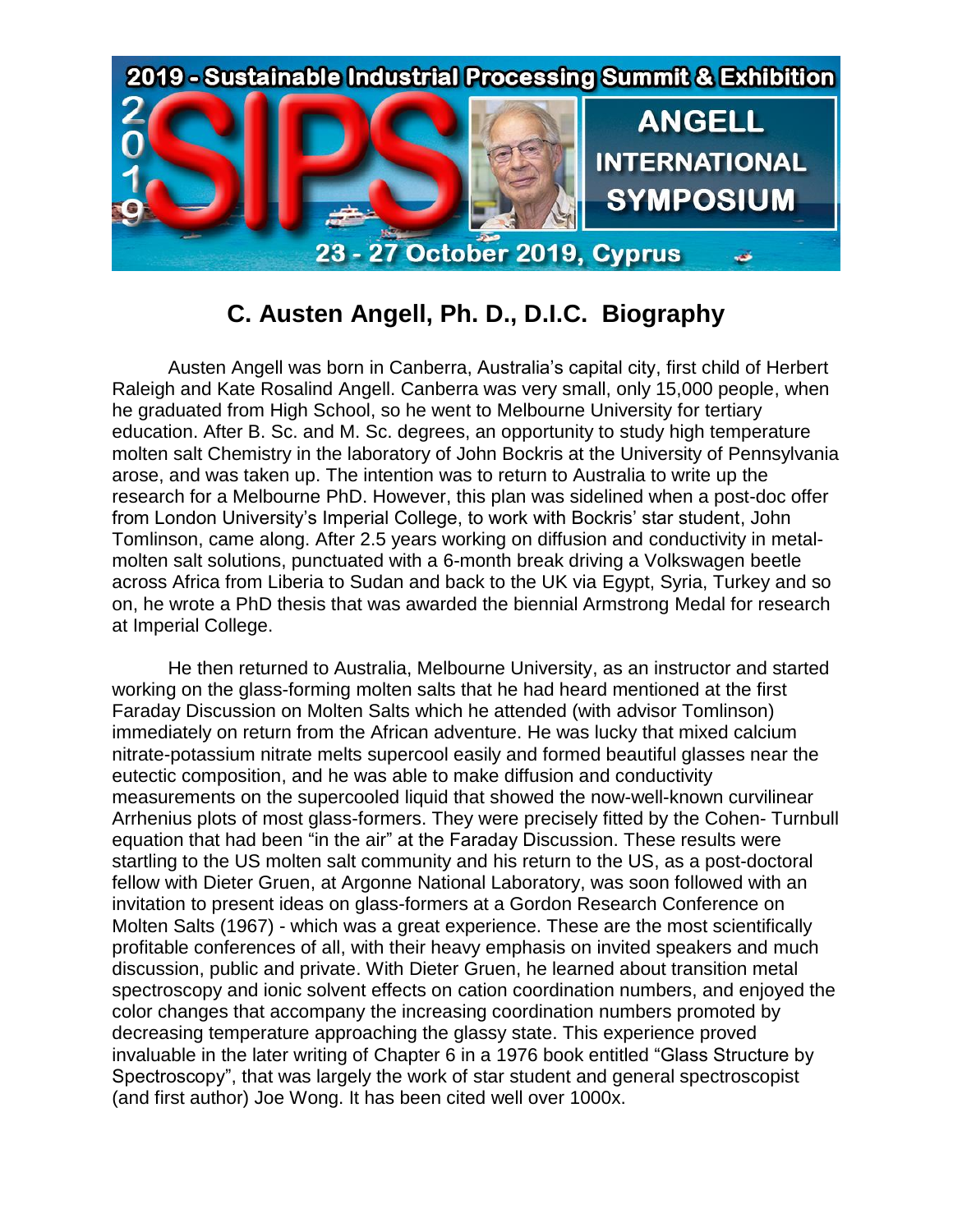After Argonne, the possibility of a faculty position at Purdue University came up, and his application was successful. The appointment came at about the same time as Sputnik galvanized the US to the scientific challenge of the Soviet Union, and brought a flood of research money and talented students to the American scientific scene. With students like Joe Wong, Ed Sare, Joe Tucker, and Bob Bressel, Angell studied glassforming aqueous solutions and came up against the anomalous and paradoxical behavior of pure water in its supercooled domain. This subject came alive when Robin Speedy arrived as a post-doc from New Zealand, and took on the measurement of the compressibility of supercooled water. He showed that this property increases according to a power law as water is supercooled (opposite of all other molecular liquids), and predicts a singularity at -45ºC. What can it mean? The scientific world is still debating the idea introduced by Poole, Sciortino and Stanley, in 1991, that there is a *second* liquid phase of water that becomes thermodynamically preferred at low temperatures for any pressure above a second critical point, the pressure of which is not too far from ambient so that the critical fluctuations can still dominate the behavior. Before this can be proven, the fast crystallization of water will have to be overcome. In the meantime, second liquid phases of less important liquids that do not crystallize so readily are starting to show up, and the subject is in an exciting stage of development with implications far beyond the purely academic interest driving their initial study. For instance, there is currently increasing evidence that the behavior of exotic Phase Change Materials (PCMs), that are finding application in durable, super-fast switching digital recording technology, is linked to liquid metal-to-semiconductor transitions that occur in the supercooled liquid, shortly below the melting point.

After some 20 years at Purdue studying molecular and ionic glass-formers, and battery electrolytes, (and popularizing the concept of liquid fragility), Angell moved to Arizona State University in the Phoenix valley where the Materials Chemistry interests run high. This is where Omar Yaghi and Michael O'Keeffe collaborated to establish the elegant science of the MOF crystalline materials that have become so popular in the past twenty-five years. Another science that has bloomed in the same time period, with the same exponential growth in publications, has been that of ambient temperature ionic liquids, based on combinations of large organic cations with smaller inorganic anions. This science had languished for decades but took off with the simultaneous publication, by Cooper, and Wilkes, and their respective coworkers, of air- and water-stable examples, mainly based on fluorinated anion components. These greatly expanded the synthetic applications of ionic liquids, as non toxic alternative solvents for chemical syntheses being pioneered by Seddon, Welton and Wasserschied. Angell's student, Douglas MacFarlane, is now a recognized world leader in this field, entirely on his own merits, however Angell's history in the area was honored with the introductory lecture for the first Faraday Discussion on Ionic Liquids held in Belfast in 2011. It was exactly 50 years since the first Faraday discussion on Molten Salts which planted the seeds of excitement in the mind of the eager young listener mentioned in the second paragraph of this piece. In this 50 year interval he has not only been a speaker at many more Gordon Conferences, but has been the elected Chairman, responsible for scientific